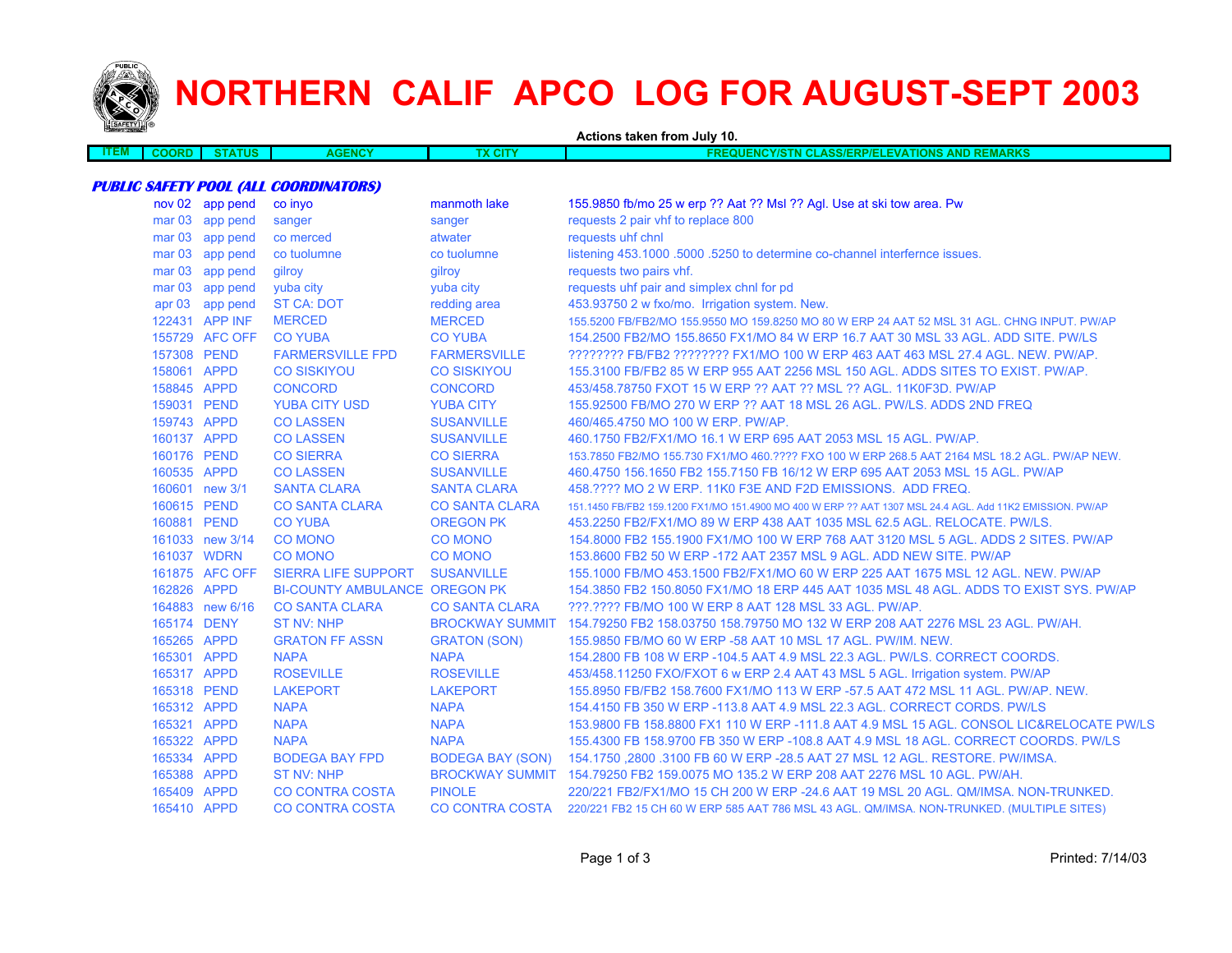| 165411 APPD |                 | CO CONTRA COSTA        | CO CONTRA COSTA      | 220/221 FB2 15 CH 200 W ERP 133.5 AAT 221 MSL 10 AGL. QM/IMSA. NON-TRUNKED. (MULTIPLE SITES)             |
|-------------|-----------------|------------------------|----------------------|----------------------------------------------------------------------------------------------------------|
| 165558 APPD |                 | <b>NAPA</b>            | <b>NAPA</b>          | 485.48750 FX1 35 W ERP ?? AAT 6.1 MSL 5.8 AGL. PW/AP. ADD TO EXIST SYSTEM.                               |
| 165588 PEND |                 | ST CA: DOT             | <b>SACRAMENTO</b>    | 453/458,08750,11250 MO 2 W ERP 11K2F1D, NEW, PW/AASHTO, MANY IRREGULARITIES,                             |
| 165608 APPD |                 | CO CONTRA COSTA        | CO CONTRA COSTA      | 220/221 FB2/FX1/MO 15 CH 60 W ERP 585 AAT 786 MSL 43 AGL, QM/IMSA, NON-TRUNKED.                          |
| 165619 PEND |                 | ST CA: B&G             | <b>SACRAMENTO</b>    | 453,5500 FB2/MO 60 W ERP ?? AAT 8 MSL 46 AGL, PW/APCO.                                                   |
| 165649 APPD |                 | ST CA: DOT             | <b>STOCKTON</b>      | 453.91250 FXO/FXOT 6 W ERP 2.0 AAT 3.7 MSL 7.0 AGL. PW/AASHTO.                                           |
| 165699 APPD |                 | ST CA: DOT             | <b>STOCKTON</b>      | 453.91250 FXO/FXOT 6 W ERP 2.0 AAT 3.7 MSL 7.0 AGL, PW/AASHTO.                                           |
|             | 166004 new 7/10 | ST CA: DOT             | <b>STOCKTON</b>      | 453.91250 FXO/FXOT 6 W ERP 2.0 AAT 3.7 MSL 10.7 AGL, PW/AASHTO.                                          |
| 165700 PEND |                 | ST CA: DOT             | <b>SANTA BARBARA</b> | 453/458.08750 11250 MO 2 W ERP 11K2F1D, NEW, PW/AASHTO, MANY IRREGULARITIES,                             |
| 165708 APPD |                 | <b>MARINA</b>          | <b>MARINA</b>        | 453.93750 FXO 5.6 W ERP H ?? AAT 54 MSL 6.8 AGL, RX LINK 11K2, PW/AP                                     |
| 165804 APPD |                 | <b>CO CONTRA COSTA</b> | CO CONTRA COSTA      | 220/221 FB2/FX1/MO 15 CH 60 W ERP 585 AAT 786 MSL 43 AGL, QM/IMSA, NON-TRUNKED.                          |
|             | 165903 WDRN     | <b>CO MARIPOSA</b>     | <b>CO MARIPOSA</b>   | 2222.2222 MO 22 ERP 22 AAT 22 MSL 22 AGL, MG/UTC. INCOMPLETE DATA.                                       |
| 165917 APPD |                 | <b>CO CALAVERAS</b>    | <b>CO CALAVERAS</b>  | 155,5500, 7600 FB/FB2/MO 159,04500 FX1/MO 200 W ERP 166 AAT 1996 MSL 30 AGL, PW/AP                       |
| 165987      | new 7/10        | LK DON PEDRO REC AREA  | MOCCASIN-LAGRANGE    | 151.4750 FB 159.2850 FX1 100 W ERP 75 AAT 293 MSL 12 AGL. HQ & ENTRY KIOSKS. ADD STNS. PW/IMSA           |
| 165987      | new 7/10        | LK DON PEDRO REC AREA  | MOCCASIN             | 155,0850 FB2 159,4050 5 W ERP 100 W ERP 393 AAT 293 MSL 12 AGL, ADD 2ND CHNL, PW/IMSA                    |
| 166001      | new 7/11        | CO INYO                | CO INYO & VICINITY   | 151.0250 FB2/MO 156.0600 FX1/MO 155.4150 FX1 2.1 W ERP 1708 AAT 3238.9 MSL 17 AGL. MULTI SITES.          |
| 166001      | new 7/11        | CO INYO                | CO INYO & VICINITY   | 453, 3375 .9500 .2500 .8125 FX2 458.3375 .9500 .2500 .8125 FX1 28.8 W ERP VARIOUS AAT MSL AGL, PW/AASHTO |
| 166059      | new 7/11        | <b>SAN FRANCISCO</b>   | <b>SAN FRANCISCO</b> | 155,3400 FB 100 W ERP 226 AAT 259 1 MSL 54.9 AGL, ADD STNS, PW/AP                                        |
|             |                 |                        |                      |                                                                                                          |

## **470-512 MHz POOL**

|             | nov 02 app pend | st ca: oes         | bay area (coord chnl) | ???.???? Fb/fb2/fx1/mo ?? W erp ?? Aat ??msl ??agl. Bay inter-agency intercom. |
|-------------|-----------------|--------------------|-----------------------|--------------------------------------------------------------------------------|
|             | 165374 new 6/18 | <b>SKIP MAY</b>    | <b>MT VACA</b>        | 489.51250 FB6/MO6 22 W ERP 619 AAT 823 MSL 52 AGL, IG/ITA.                     |
| 165564 APPD |                 | <b>CHAMPION</b>    | <b>DALY CITY</b>      | 483.73750 FB6 250 W ERP 410 AAT 368.8 MSL 85 AGL, RELOCATE, IG/AM.             |
| 165565 APPD |                 | <b>CHAMPION</b>    | <b>DALY CITY</b>      | 483.78750 FB6 250 W ERP 410 AAT 368.8 MSL 85 AGL, RELOCATE, IG/AM.             |
| 165603 APPD |                 | <b>CHAMPION</b>    | DAI Y CITY            | 483.78750 FB6 250 W ERP 410 AAT 368.8 MSL 85 AGL, RELOCATE, IG/AM.             |
| 165629 APPD |                 | <b>CHAMPION</b>    | DAI Y CITY            | 483.78750 FB6 250 W ERP 410 AAT 368.8 MSL 85 AGL, RELOCATE, IG/AM.             |
| 165654 PEND |                 | <b>JOSY THOMAS</b> | <b>SAN JOSE</b>       | 482.6750 FB6/MO 15 W ERP ??? AAT ???? MSL ?? AGL. IG/PCIA.                     |
| 165674 APPD |                 | <b>CHAMPION</b>    | <b>DAI Y CITY</b>     | 483.78750 FB6 250 W ERP 410 AAT 368.8 MSL 85 AGL, RELOCATE, IG/AM.             |

## **800 MHz PUBLIC SAFETY (GP, YP, GF, YF)**

|             | 156156 APP INF | CHABOT-LOS POSADAS HAYWARD |                         | 858.96250 FB2/MO 65 W ERP ?? AAT 12.1 MSL 10.5 AGL. NEW GP/AP.                            |
|-------------|----------------|----------------------------|-------------------------|-------------------------------------------------------------------------------------------|
| 158667 PEND |                | <b>CO SAN JOAQUIN</b>      | <b>CO SAN JOAQUIN</b>   | 855,23750 FB/MO 250 W ERP 34 AAT 14 MSL 36 AGL, MODS, PW/AP, MDT,                         |
| 165285 APPD |                | <b>REDDING</b>             | <b>REDDING - SO MTN</b> | 856/857/858/859.43750 FB/FB2/FX1/MO 125 ERP 975.9 AAT 975.9 MSL 72.5 AGL, YP/AP, NEW SYS. |
| 165713 APPD |                | NEXTEL                     | <b>VOLMER PK</b>        | 854.21250 FB6C/MO 500 W ERP 467 AAT 553 MSL 61 AGL, YX/AM, ADD TO EXIST.                  |
| 165714 APPD |                | <b>NEXTEL</b>              | <b>FRESNO</b>           | 852.26250 FB2C/MO 62 W ERP 336 AAT 490 MSL 41 AGL, YX/AM, ADD TO EXIST.                   |
| 165716 APPD |                | <b>NEXTEL</b>              | <b>BEAR MTN (TUL)</b>   | 852.7375 .78750 FB2C/MO 250 W ERP 633 AAT 1015 MSL 24 AGL, YX/AM, ADD TO EXIST.           |
| 165717 APPD |                | <b>NEXTEL</b>              | <b>DANVILLE</b>         | 854.21250 FB2C/MO 500 W ERP 900 AAT 1019 MSL 37 AGL, YX/AM, ADD TO EXIST.                 |
| 165720 APPD |                | <b>NEXTEL</b>              | <b>FREMONT</b>          | 852.58750 FB2C/MO 125 W ERP 604 AAT 792 MSL 35 AGL, YX/AM, ADD TO EXIST.                  |
| 165721 APPD |                | <b>NEXTEL</b>              | <b>SAN MATEO</b>        | 854.21250 FB2C/MO 250 W ERP 262 AAT 337 MSL 31 AGL, YX/AM, ADD TO EXIST.                  |
| 165741 APPD |                | <b>NEXTEL</b>              | <b>SALINAS</b>          | 851.41250 FB2C/MO 1KW ERP -107.3 AAT 23.3 MSL 18.3 AGL, YX/AM, ADD TO EXIST.              |
| 165742 APPD |                | <b>NEXTEL</b>              | <b>SANGER</b>           | 852.03750 FB2C/MO 1 KW ERP -11 AAT 117 MSL 24 AGL, YX/AM, ADD TO EXIST.                   |

**SHOWING THE AOP >40 KM IN HIGH-BAND OR >32 KM UHF REQUIRES FILING FOR A RULE WAIVER. Fourteen channels have been adopted by the Commission for low power usage. New systems must use 11K25 emission and show class of station used (FB/FB2/FX0/FX1/MO/FBT). They are: 453/458 .0375, .0625, .0875, .1125, .1375, .8875, .9125, .9375, .9625, .9875 MHz and 460/465 .4875, .5125, .5375, .5625 MHz.**